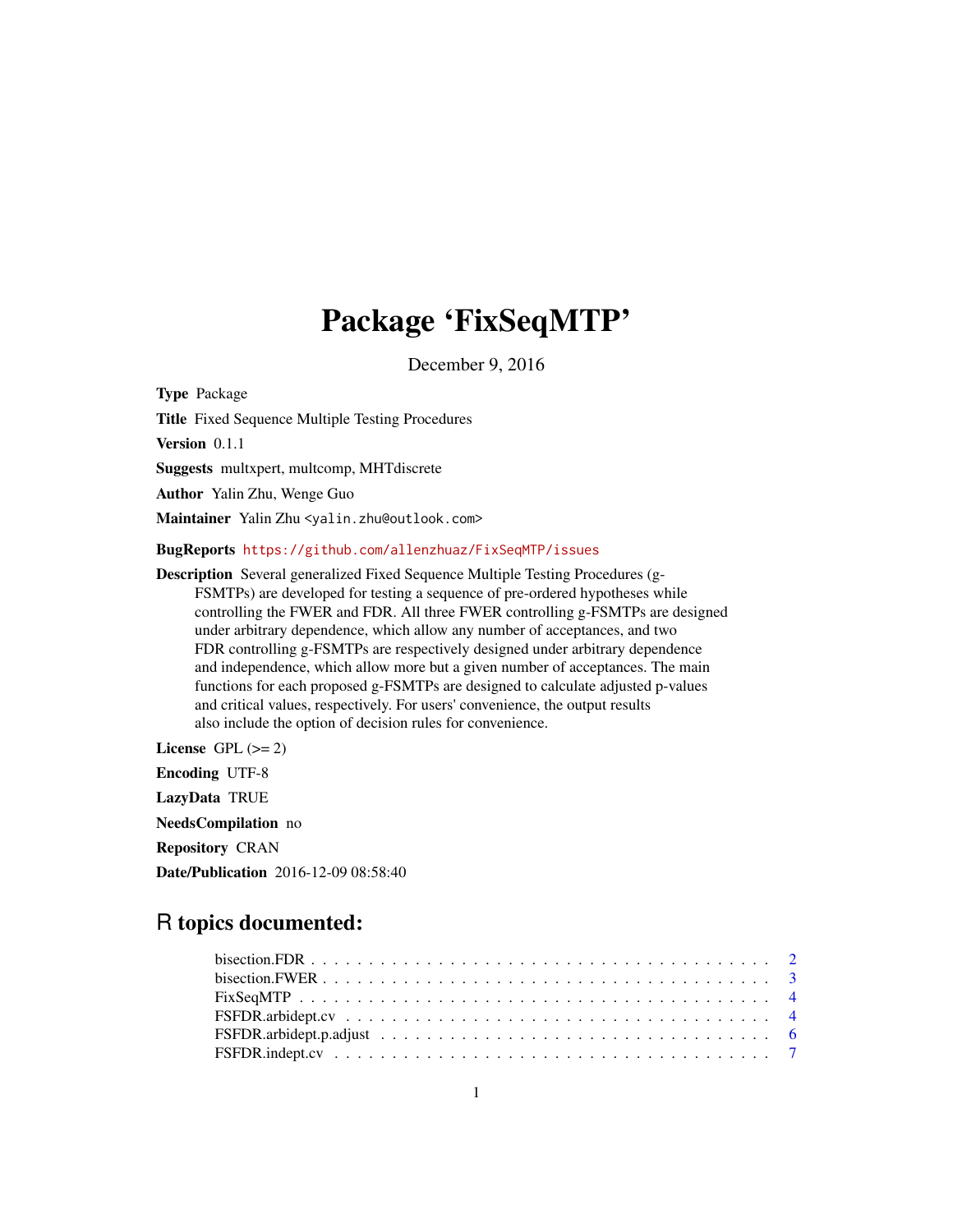<span id="page-1-0"></span>

| Index |  |  |  |  |  |  |  |  |  |  |  |  |  |  |  | 17 |
|-------|--|--|--|--|--|--|--|--|--|--|--|--|--|--|--|----|

<span id="page-1-1"></span>bisection.FDR *Bisection algorithm (FDR)*

# Description

Bisection algorithm to find the solution for the adjusted p-value for FDR controlling g-FSMTPs.

# Usage

bisection.FDR(f, a=0, b=1, p, k, j, n = 1000, tol)

# Arguments

|     | the objective function to be optimized for the solution.                                                       |
|-----|----------------------------------------------------------------------------------------------------------------|
| a   | minimum of the interval which contains the solution from bisection algorithm.                                  |
| b   | maxinum of the interval which contains the solution from bisection algorithm.                                  |
| p   | numeric vector of p-values (possibly with NAs). Any other R is coerced by<br>as numeric. Same as in p. adjust. |
| k   | pre-specified number of acceptances allowed in the testing procedure (cannot<br>exceed the length of $p$ )     |
|     | the index of the hypothesis.                                                                                   |
| n   | the number of sections that the interval which from bisection algorithm.                                       |
| tol | the desired accuracy.                                                                                          |

# Value

a solution of the objective function which is between the interval from a to b.

# Author(s)

Yalin Zhu

#### See Also

[bisection.FWER](#page-2-1)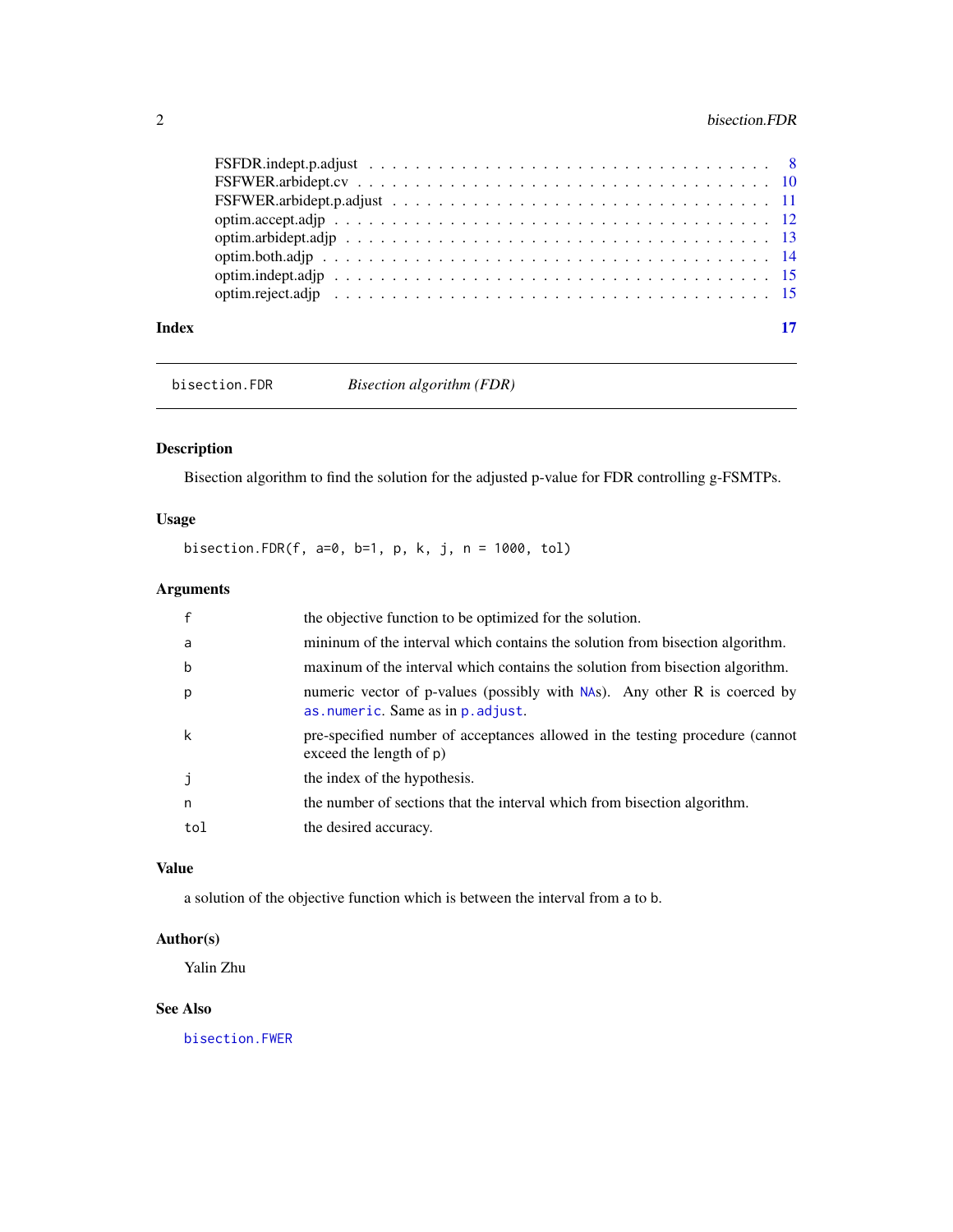# <span id="page-2-1"></span><span id="page-2-0"></span>Description

Bisection algorithm to find the solution for the adjusted p-value for FWER controlling g-FSMTPs.

# Usage

bisection.FWER(f, a=0, b=1, p, beta, j, n = 1000, tol)

# Arguments

| f    | the objective function to be optimized for the solution.                                                       |
|------|----------------------------------------------------------------------------------------------------------------|
| a    | minimum of the interval which contains the solution from bisection algorithm.                                  |
| b    | maxinum of the interval which contains the solution from bisection algorithm.                                  |
| p    | numeric vector of p-values (possibly with NAs). Any other R is coerced by<br>as numeric. Same as in p. adjust. |
| beta | pre-specified constant satisfying $0 \le \beta < 1$ , only for method="accept".                                |
| J    | index of the hypothesis.                                                                                       |
| n    | number of sections that the interval which from bisection algorithm.                                           |
| tol  | desired accuracy.                                                                                              |

#### Value

a solution of the objective function which is between the interval from a to b.

# Author(s)

Yalin Zhu

# See Also

[bisection.FDR](#page-1-1)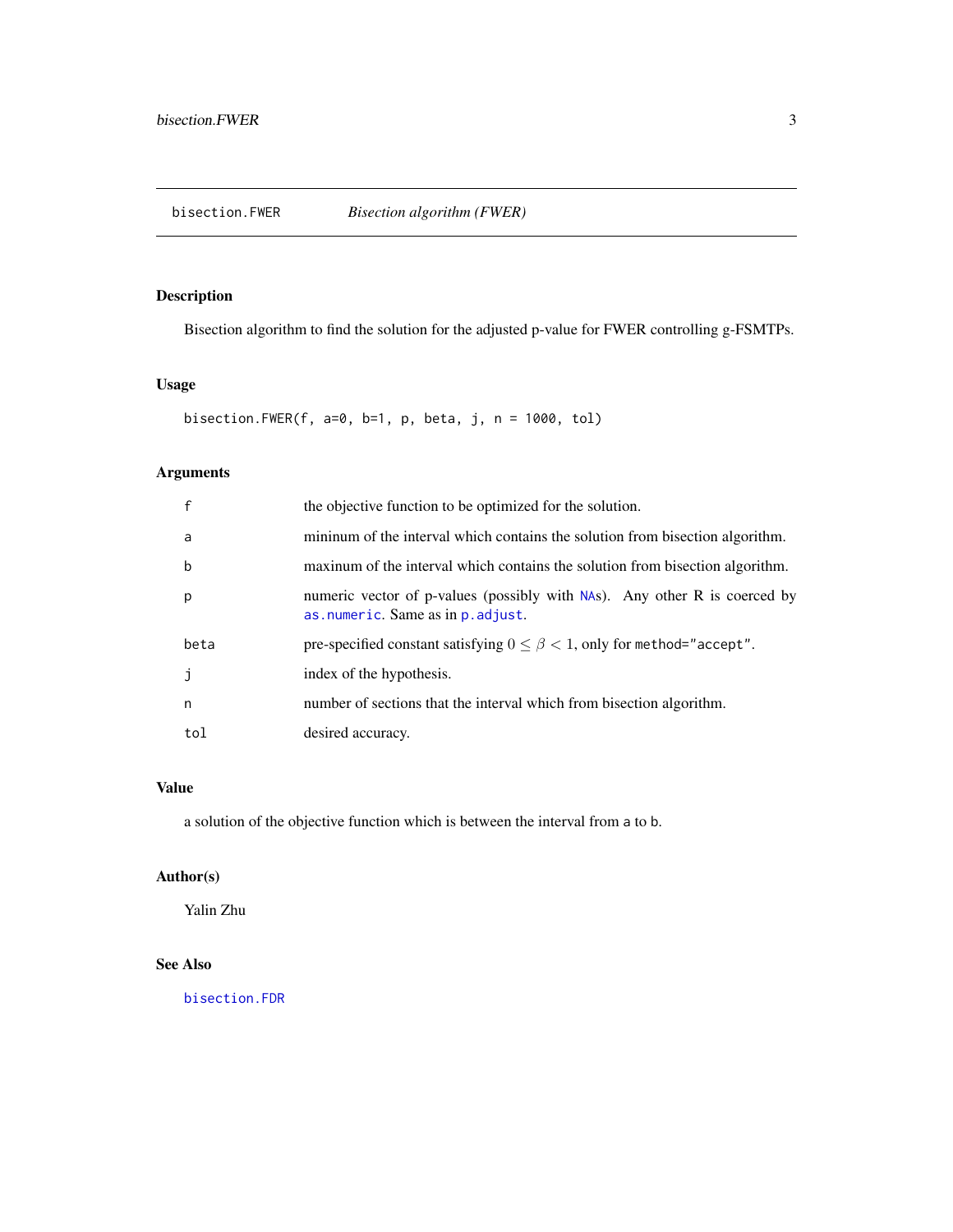<span id="page-3-0"></span>

#### **Description**

The FixSeqMTP package provides two categories of functions for generalized fixed sequence mutliple testing procedures:

#### FWER controlling procedures

[FSFWER.arbidept.p.adjust](#page-10-1) and [FSFWER.arbidept.cv](#page-9-1)

# FDR controlling procedures

[FSFDR.arbidept.p.adjust](#page-5-1) and [FSFDR.arbidept.cv](#page-3-1)

[FSFDR.indept.p.adjust](#page-7-1) and [FSFDR.indept.cv](#page-6-1)

#### Author(s)

Yalin Zhu

#### References

Qiu, Z., Guo, W., & Lynch, G. (2015). On generalized fixed sequence procedures for controlling the FWER. *Statistics in medicine*, 34(30), 3968-3983.

Lynch, G., Guo, W., Sarkar, S. K., & Finner, H. (2016). The Control of the False Discovery Rate in Fixed Sequence Multiple Testing. *arXiv preprint* arXiv:1611.03146.

<span id="page-3-1"></span>FSFDR.arbidept.cv *Critical Values for Fixed Sequence FDR Controlling Procedure under Arbitrary Dependence*

# Description

Given a set of pre-ordered p-values and accuracy for the result, return the corresponding critical values using the generalized fixed sequence FDR controlling procedure under arbitrary dependence (See Theorem 3.1 and 4.1 in Lynch et al. (2016)). The function also provides an option to make decisions given a pre-specified significant level  $\alpha$ .

#### Usage

```
FSFDR.arbidept.cv(p, k=1, alpha = 0.05, make.decision = TRUE)
```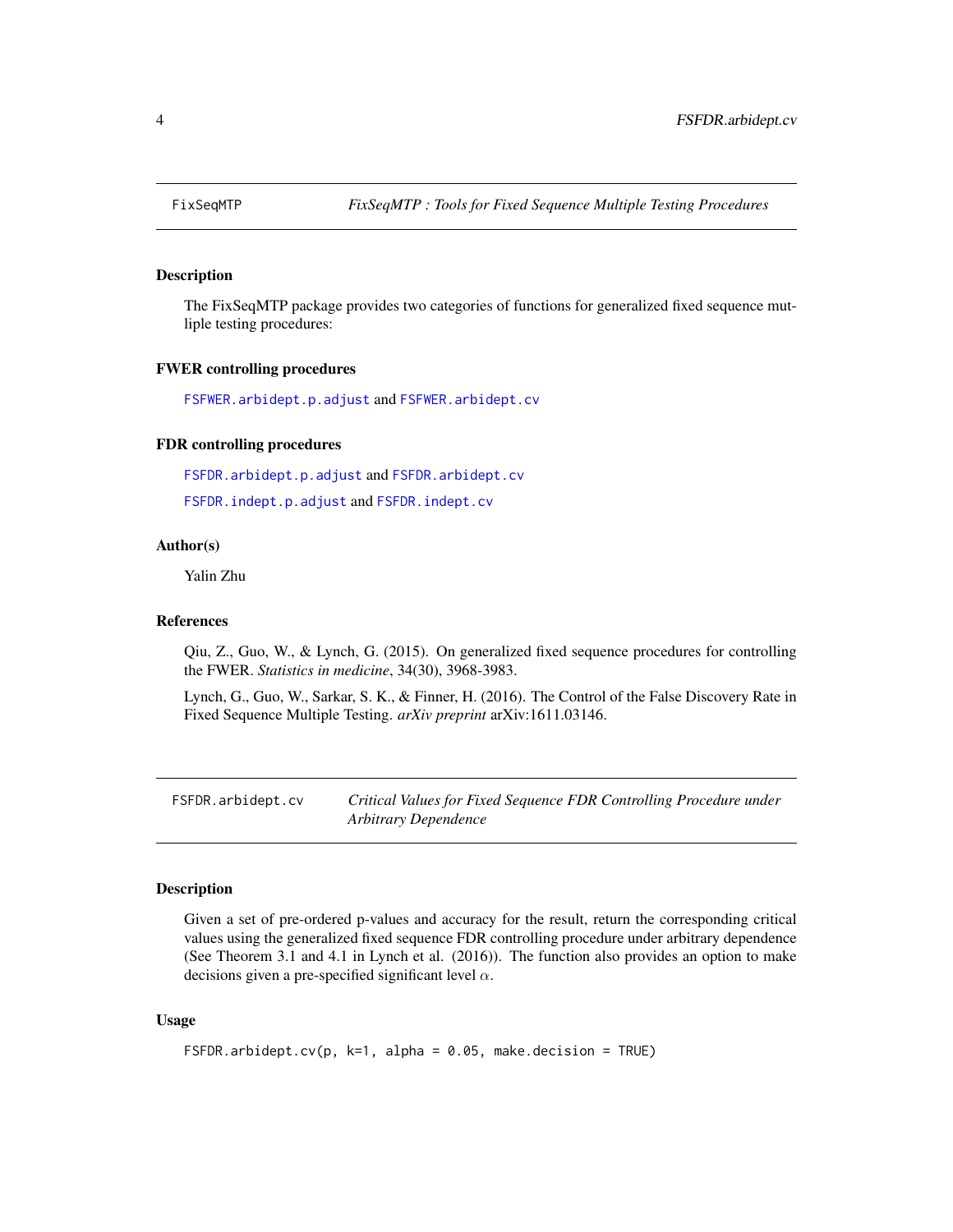<span id="page-4-0"></span>

| p             | numeric vector of p-values (possibly with NAs). Any other R is coerced by<br>as numeric. Same as in p. adjust.                           |
|---------------|------------------------------------------------------------------------------------------------------------------------------------------|
| k             | pre-specified number of acceptances allowed in the testing procedure (cannot<br>exceed the length of $p$ )                               |
| alpha         | significant level used to calculate the critical values to make decisions, the de-<br>fault value is 0.05.                               |
| make.decision | logical; if TRUE (default), then the output include the decision rules compared<br>adjusted p-values with significant level <i>alpha</i> |

# Value

A numeric vector of the critical values (of the same length as  $p$ ) if make.decision = FALSE, or a data frame including original p-values, critical values and decision rules if make.decision = TRUE.

# Author(s)

Yalin Zhu

#### References

Lynch, G., Guo, W., Sarkar, S. K., & Finner, H. (2016). The Control of the False Discovery Rate in Fixed Sequence Multiple Testing. *arXiv preprint* arXiv:1611.03146.

#### See Also

[FSFWER.arbidept.cv](#page-9-1) for fixed sequence FWER controlling procedures.

# Examples

```
## generate a pre-ordered pvalue vector for 50 hypotheses, where 80% are true nulls
set.seed(1234); m <- 50; pi0 <- 0.8; m0 <- m*pi0; m1 <- m-m0
mu <- c(4*0.9^(1:m1), rep(0,m0))
Zstat \leq rnorm(n = m, mean = mu)
Pval <- 1-pnorm(Zstat)
## conventional fixed sequence procedure
FSFDR.arbidept.cv(p = Pval, alpha = 0.05)
## generalized fixed sequence procedure allowing stop at 5th acceptance
FSFDR.arbidept.cv(p = Pval, alpha = 0.05, k=5)
```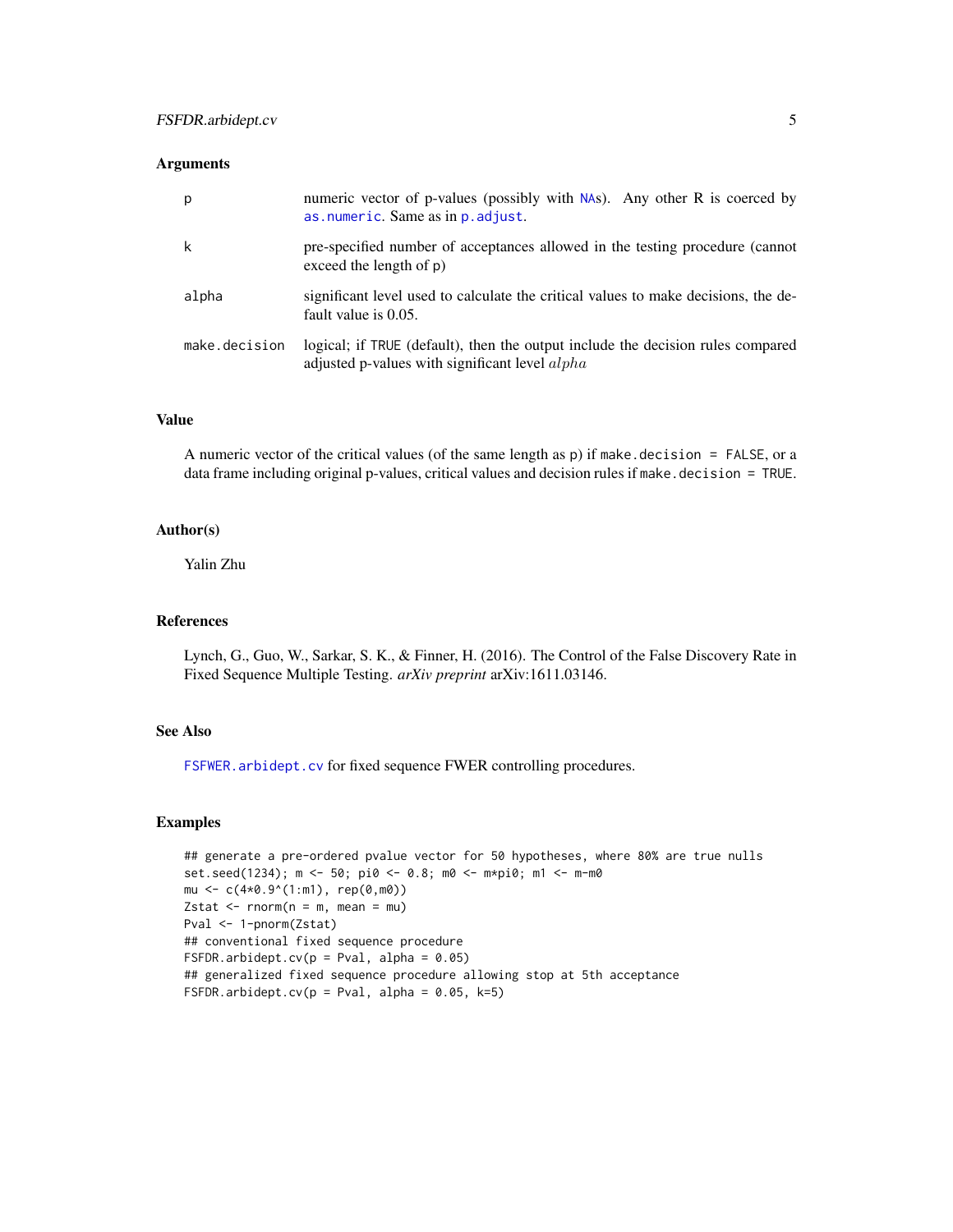<span id="page-5-1"></span><span id="page-5-0"></span>FSFDR.arbidept.p.adjust

*Adjusted P-values for Fixed Sequence FDR Controlling Procedure under Arbitrary Dependence*

#### Description

Given a set of pre-ordered p-values and accuracy for the result, returns adjusted p-values using the generalized fixed sequence multiple testing procedures under arbitrary dependence (See Theorem 3.1 and 4.1 in Lynch et al. (2016)). The function also provides an option to make decisions given a pre-specified significant level  $\alpha$ .

#### Usage

```
FSFDR.arbidept.p.adjust(p, alpha=0.05, k=1, tol = 1e-6, make.decision = TRUE)
```
#### Arguments

| p             | numeric vector of p-values (possibly with $NAS$ ). Any other R is coerced by<br>as.numeric. Same as in p. adjust.                        |
|---------------|------------------------------------------------------------------------------------------------------------------------------------------|
| alpha         | significant level used to compare with adjusted p-values to make decisions, the<br>default value is 0.05.                                |
| k             | pre-specified number of acceptances allowed in the testing procedure (cannot<br>exceed the length of p)                                  |
| tol           | desired accuracy. The default value is 1e-6.                                                                                             |
| make.decision | logical; if TRUE (default), then the output include the decision rules compared<br>adjusted p-values with significant level <i>alpha</i> |

#### Details

The generalized fixed sequence FDR controlling procedure stops on the k-th acceptances and automatically accepts the rest of hypotheses, where k is a pre-specified positive integer. When  $k = 1$ , the generalized procedure becomes conventional one (Theorem 3.1 in Lynch et al. (2016)), which stops testing once one acceptance appears. This method strongly controls FDR under arbitrary dependence.

#### Value

A numeric vector of the adjusted p-values (of the same length as  $p$ ) if make.decision = FALSE, or a data frame including original p-values, adjusted p-values and decision rules if make.decision = TRUE.

#### Author(s)

Yalin Zhu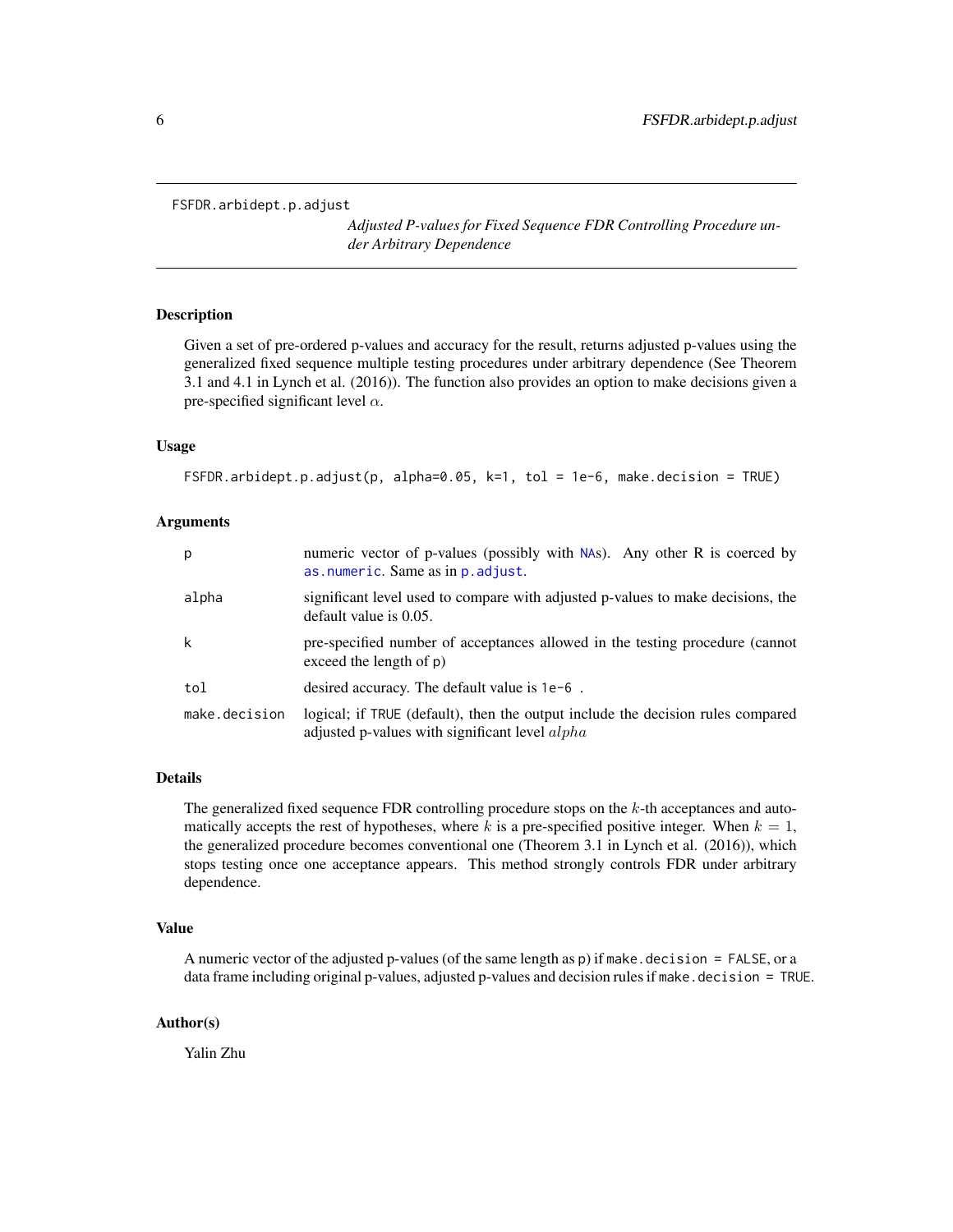### <span id="page-6-0"></span>FSFDR.indept.cv 7

#### References

Lynch, G., Guo, W., Sarkar, S. K., & Finner, H. (2016). The Control of the False Discovery Rate in Fixed Sequence Multiple Testing. *arXiv preprint* arXiv:1611.03146.

#### See Also

[FSFWER.arbidept.p.adjust](#page-10-1) for fixed sequence FWER controlling procedures.

#### Examples

```
## generate a pre-ordered pvalue vector for 50 hypotheses, where 80% are true nulls
set.seed(1234); m <- 50; pi0 <- 0.8; m0 <- m*pi0; m1 <- m-m0
mu \leq -c(4*0.9^{(1:m1)}, rep(0,m0))Zstat \leq rnorm(n = m, mean = mu)
Pval <- 1-pnorm(Zstat)
## conventional fixed sequence procedure
FSFDR.arbidept.p.adjust(p = Pval, alpha = 0.05)
## generalized fixed sequence procedure allowing stop at 5th acceptance
FSFDR.arbidept.p.adjust(p = Pval, alpha = 0.05, k=5)
```
<span id="page-6-1"></span>FSFDR.indept.cv *Critical Values for Fixed Sequence FDR Controlling Procedure under Independence*

#### Description

Given a set of pre-ordered p-values and accuracy for the result, return the corresponding critical values using the generalized fixed sequence FDR controlling procedure under independence for true nulls (See Theorem 3.2 and 4.2 in Lynch et al. (2016)). The function also provides an option to make decisions given a pre-specified significant level  $\alpha$ .

#### Usage

```
FSFDR.indept.cv(p, k=1, alpha = 0.05, tol = 1e-6, make.decision = TRUE)
```
# Arguments

| p             | numeric vector of p-values (possibly with NAs). Any other R is coerced by<br>as numeric. Same as in p. adjust.                           |
|---------------|------------------------------------------------------------------------------------------------------------------------------------------|
| k             | pre-specified number of acceptances allowed in the testing procedure (cannot<br>exceed the length of $p$ )                               |
| alpha         | significant level used to calculate the critical values to make decisions, the de-<br>fault value is 0.05.                               |
| tol           | desired accuracy. The default value is 1e-6.                                                                                             |
| make.decision | logical; if TRUE (default), then the output include the decision rules compared<br>adjusted p-values with significant level <i>alpha</i> |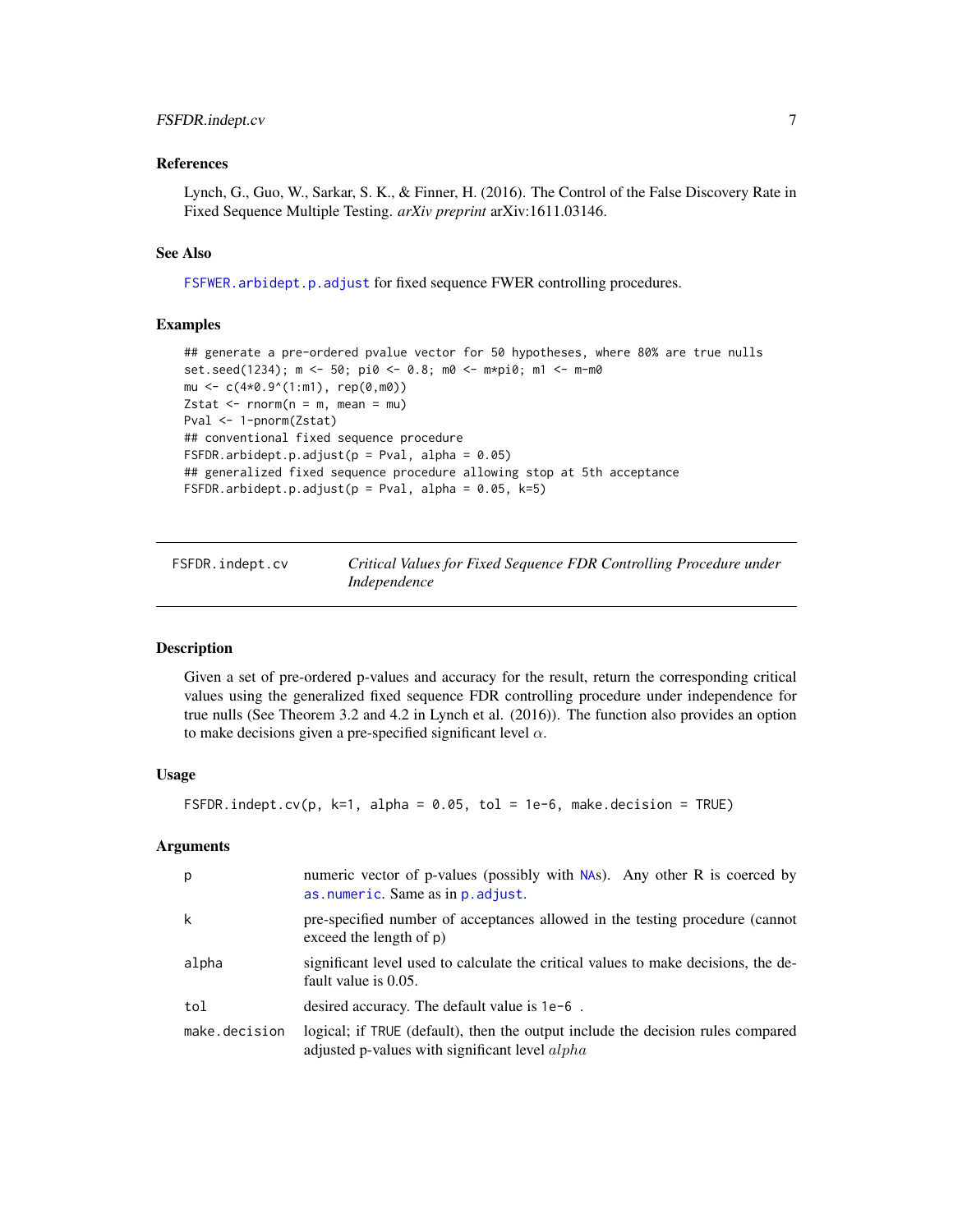#### <span id="page-7-0"></span>Value

A numeric vector of the critical values (of the same length as  $p$ ) if make.decision = FALSE, or a data frame including original p-values, critical values and decision rules if make.decision = TRUE.

#### Author(s)

Yalin Zhu

#### References

Lynch, G., Guo, W., Sarkar, S. K., & Finner, H. (2016). The Control of the False Discovery Rate in Fixed Sequence Multiple Testing. *arXiv preprint* arXiv:1611.03146.

#### See Also

[FSFWER.arbidept.cv](#page-9-1) for fixed sequence FWER controlling procedures.

#### Examples

```
## generate a pre-ordered pvalue vector for 50 hypotheses, where 80% are true nulls
set.seed(1234); m <- 50; pi0 <- 0.8; m0 <- m*pi0; m1 <- m-m0
mu <- c(4*0.9^(1:m1), rep(0,m0))
Zstat \leq rnorm(n = m, mean = mu)
Pval <- 1-pnorm(Zstat)
## conventional fixed sequence procedure
FSFDR.indept.cv(p = Pval, alpha = 0.05)
## generalized fixed sequence procedure allowing stop at 5th acceptance
FSFDR.indept.cv(p = Pval, alpha = 0.05, k=5)
```
<span id="page-7-1"></span>FSFDR.indept.p.adjust *Adjusted P-values for Fixed Sequence FDR Controlling Procedure under Independence*

#### Description

Given a set of pre-ordered p-values and accuracy for the result, returns adjusted p-values using the generalized fixed sequence multiple testing procedures under independence for true nulls (See Theorem 3.2 and 4.2 in Lynch et al. (2016)). The function also provides an option to make decisions given a pre-specified significant level  $\alpha$ .

#### Usage

```
FSFDR.indept.p.adjust(p, alpha=0.05, k=1, tol = 1e-6, make.decision = TRUE)
```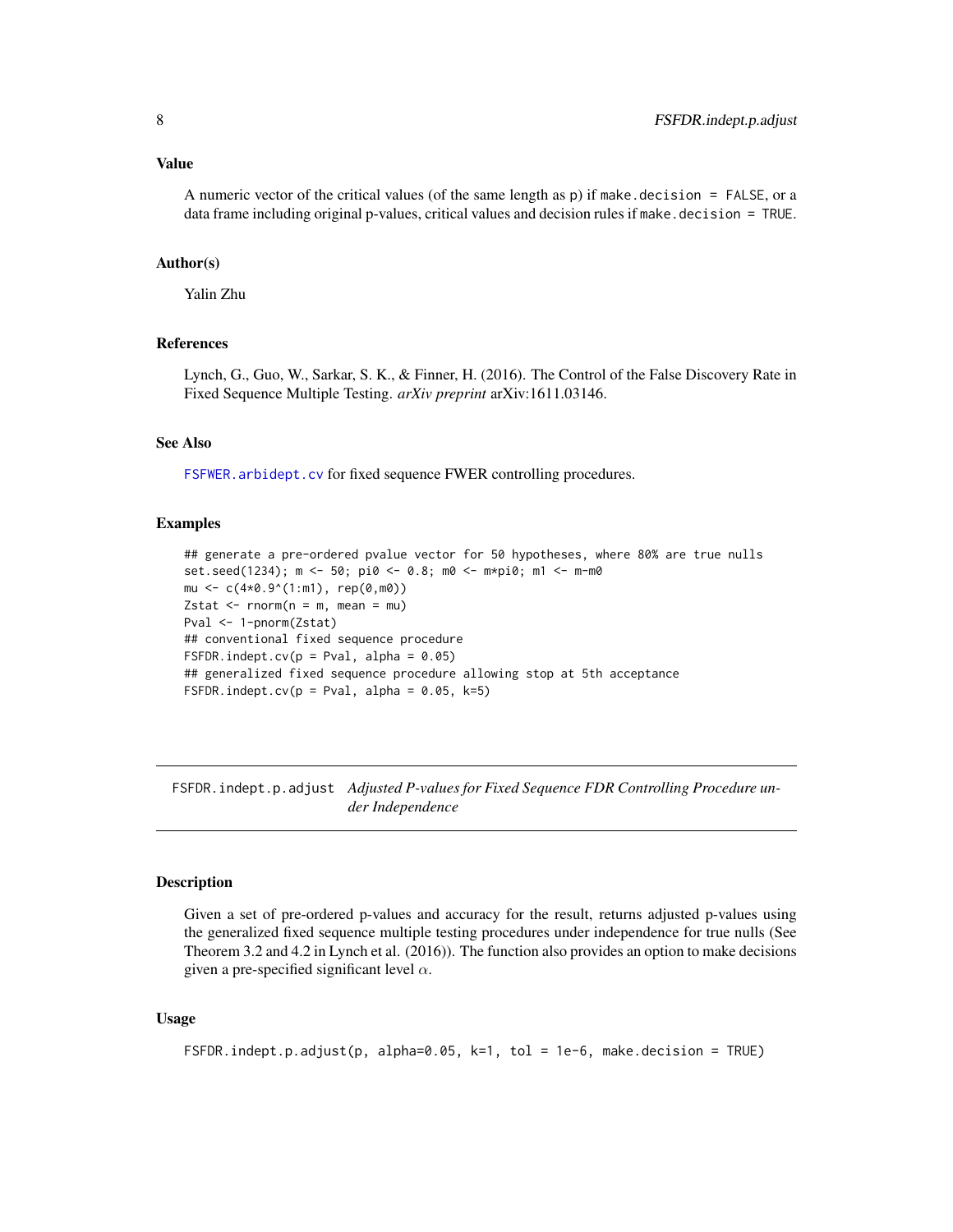<span id="page-8-0"></span>

| р             | numeric vector of p-values (possibly with NAs). Any other R is coerced by<br>as numeric. Same as in p. adjust.                           |
|---------------|------------------------------------------------------------------------------------------------------------------------------------------|
| alpha         | significant level used to compare with adjusted p-values to make decisions, the<br>default value is 0.05.                                |
| k             | pre-specified number of acceptances allowed in the testing procedure (cannot<br>exceed the length of $p$ )                               |
| tol           | desired accuracy. The default value is $1e-6$ .                                                                                          |
| make.decision | logical; if TRUE (default), then the output include the decision rules compared<br>adjusted p-values with significant level <i>alpha</i> |

#### Details

The generalized fixed sequence FDR controlling procedure stops on the  $k$ -th acceptances and automatically accepts the rest of hypotheses, where k is a pre-specified positive integer. When  $k = 1$ , the generalized procedure becomes conventional one (Theorem 3.2 in Lynch et al. (2016)), which stops testing once one acceptance appears. This method strongly controls FDR if the true null pvalues are mutually independent and are independent of the false null p-values. When k=1, the conventional procedure strongly controls FDR if the p-values are negatively associated on the true null p-values.

#### Value

A numeric vector of the adjusted p-values (of the same length as  $p$ ) if make.decision = FALSE, or a data frame including original p-values, adjusted p-values and decision rules if make.decision = TRUE.

#### Author(s)

Yalin Zhu

#### References

Lynch, G., Guo, W., Sarkar, S. K., & Finner, H. (2016). The Control of the False Discovery Rate in Fixed Sequence Multiple Testing. *arXiv preprint* arXiv:1611.03146.

#### See Also

[FSFWER.arbidept.p.adjust](#page-10-1) for fixed sequence FWER controlling procedures.

#### Examples

```
## generate a pre-ordered pvalue vector for 50 hypotheses, where 80% are true nulls
set.seed(1234); m <- 50; pi0 <- 0.8; m0 <- m*pi0; m1 <- m-m0
mu <- c(4*0.9^(1:m1), rep(0,m0))
Zstat \leq rnorm(n = m, mean = mu)
Pval <- 1-pnorm(Zstat)
## conventional fixed sequence procedure
FSFDR.indept.p.adjust(p = Pval, alpha = 0.05)
## generalized fixed sequence procedure allowing stop at 5th acceptance
```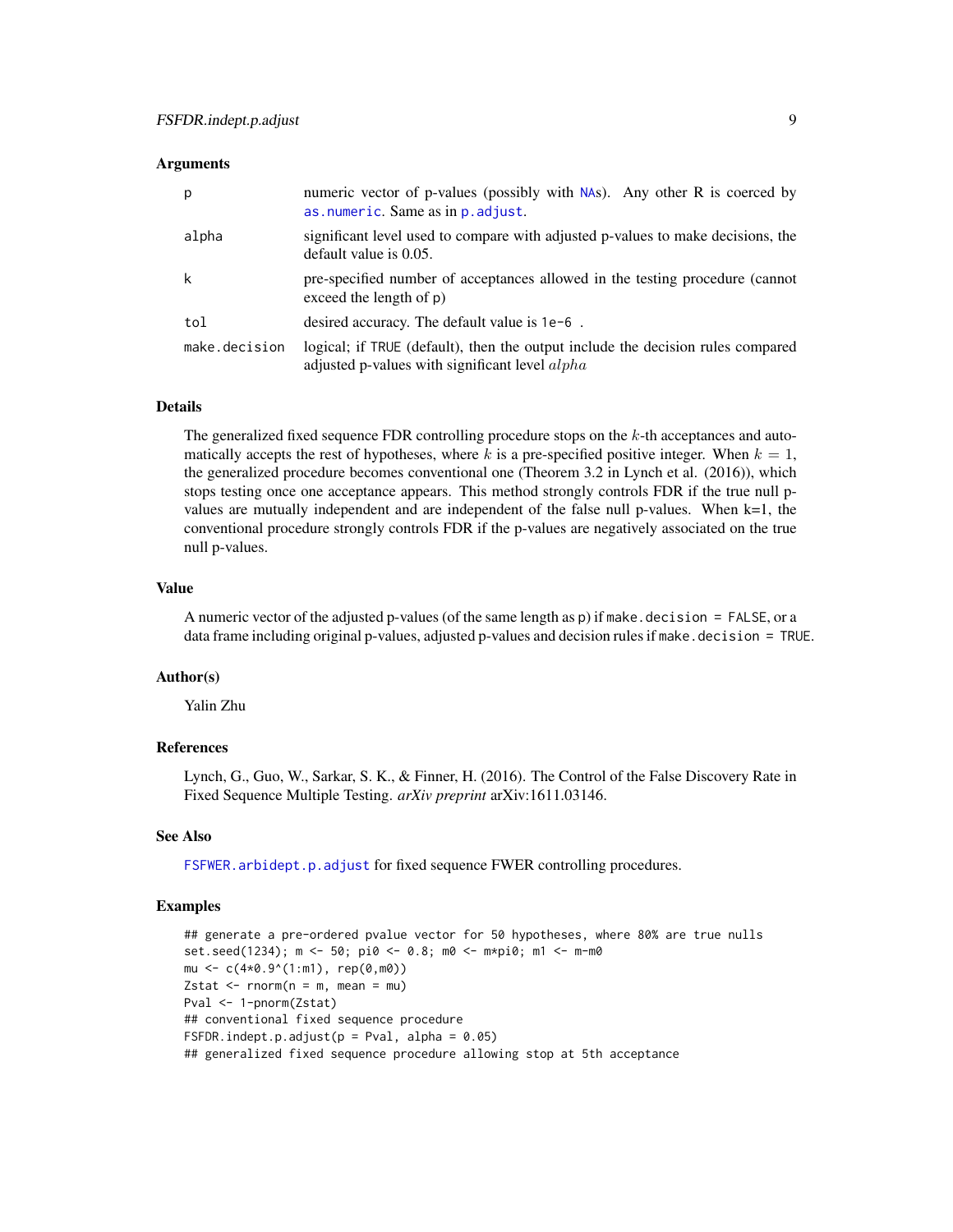FSFDR.indept.p.adjust( $p = Pval$ , alpha = 0.05, k=5)

<span id="page-9-1"></span>FSFWER.arbidept.cv *Critical Values for Fixed Sequence FWER Controlling Procedures under Arbitrary Dependence*

#### Description

Given a set of pre-ordered p-values and accuracy for the result, return the corresponding critical values using one of three generalized fixed sequence FWER controlling procedures. The function also provides an option to make decisions given a pre-specified significant level  $\alpha$ .

#### Usage

```
FSFWER.arbidept.cv(p, alpha=0.05, beta=0.5, tol = 1e-6,
 method = c("reject","accept","both"), make.decision = TRUE)
```
#### Arguments

| р             | numeric vector of p-values (possibly with $NAS$ ). Any other R is coerced by<br>as numeric. Same as in p. adjust.                 |
|---------------|-----------------------------------------------------------------------------------------------------------------------------------|
| alpha         | significant level used to calculate the critical values to make decisions, the de-<br>fault value is 0.05.                        |
| beta          | pre-specified constant satisfying $0 \le \beta < 1$ , only for method="accept". The<br>default value is $0.5$ .                   |
| tol           | desired accuracy. The default value is $1e-6$ .                                                                                   |
| method        | critical value calculation method. See details.                                                                                   |
| make.decision | logical; if TRUE (default), then the output include the decision rules compared<br>adjusted p-values with significant level alpha |

#### Details

The critical value calculation methods for Fixed Sequence multiple testing include Procedure A1 only using numbers of rejections ("reject"), Procedure A2 only using numbers of acceptances ("accept") and Procedure A3 using both numbers of rejections and numbers of acceptances ("both"). The three methods strongly control FWER under arbitrary dependence. The constant beta needs to be specified for the Procedure A2 ("accept"), while one can ignore this argument when using other methods.

#### Value

A numeric vector of the critical values (of the same length as p) if make. decision  $=$  FALSE, or a data frame including original p-values, critical values and decision rules if make.decision = TRUE.

#### Author(s)

Yalin Zhu

<span id="page-9-0"></span>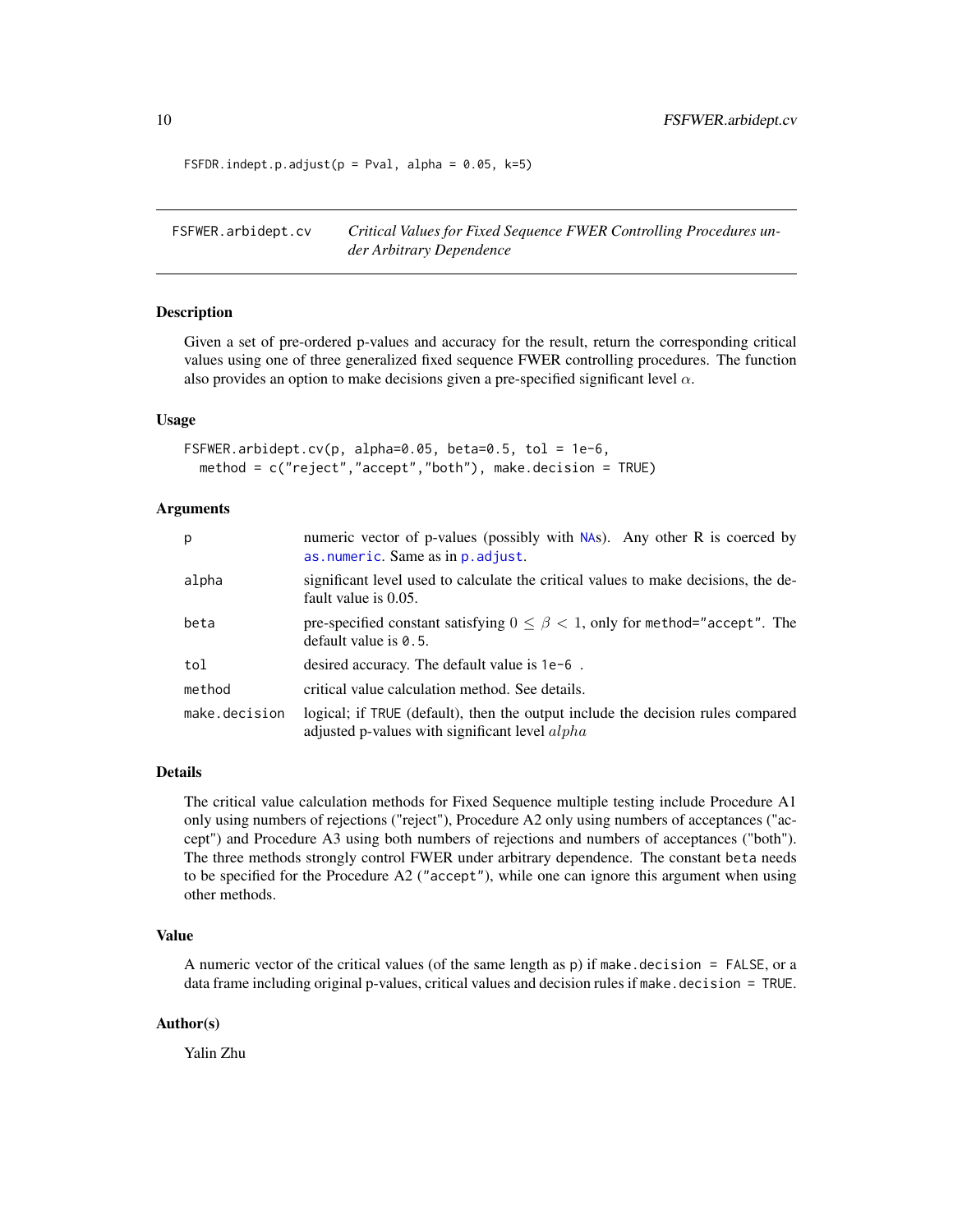#### <span id="page-10-0"></span>References

Qiu, Z., Guo, W., & Lynch, G. (2015). On generalized fixed sequence procedures for controlling the FWER. *Statistics in medicine*, 34(30), 3968-3983.

# See Also

[FSFDR.arbidept.cv](#page-3-1) and [FSFDR.indept.cv](#page-6-1) for fixed sequence FDR controlling procedures.

#### Examples

```
## Clinical trial example in Qiu et al. (2015)
Pval <- c(0.0008, 0.0135, 0.0197, 0.7237, 0.0003, 0.2779, 0.0054, 0.8473)
FSFWER.arbidept.cv(p=Pval, alpha=0.05, method = "reject")
FSFWER.arbidept.cv(p=Pval, alpha=0.05, beta=0.1, method = "accept")
FSFWER.arbidept.cv(p=Pval, alpha=0.05, beta=0.5, method = "accept")
FSFWER.arbidept.cv(p=Pval, alpha=0.05, beta=0.9, method = "accept")
FSFWER.arbidept.cv(p=Pval, alpha=0.05, method = "both")
```
<span id="page-10-1"></span>FSFWER.arbidept.p.adjust

*Adjusted P-values for Fixed Sequence FWER Controlling Procedures under Arbitrary Dependence*

#### Description

Given a set of pre-ordered p-values and accuracy for the result, returns adjusted p-values using one of three generalized fixed sequence FWER controlling procedures. The function also provides an option to make decisions given a pre-specified significant level  $\alpha$ .

#### Usage

```
FSFWER.arbidept.p.adjust(p, alpha=0.05, beta=0.5, tol = 1e-6,
  method = c("reject","accept","both"), make.decision = TRUE)
```
#### Arguments

| p             | numeric vector of p-values (possibly with NAs). Any other R is coerced by<br>as numeric. Same as in p. adjust.                      |
|---------------|-------------------------------------------------------------------------------------------------------------------------------------|
| alpha         | significant level used to compare with adjusted p-values to make decisions, the<br>default value is 0.05.                           |
| beta          | pre-specified constant satisfying $0 \le \beta < 1$ , only for method="accept". The<br>default value is $0.5$ .                     |
| tol           | desired accuracy. The default value is $1e-6$ .                                                                                     |
| method        | adjustment method. See details.                                                                                                     |
| make.decision | logical; if TRUE (default), then the output include the decision rules compared<br>adjusted p-values with significant level $alpha$ |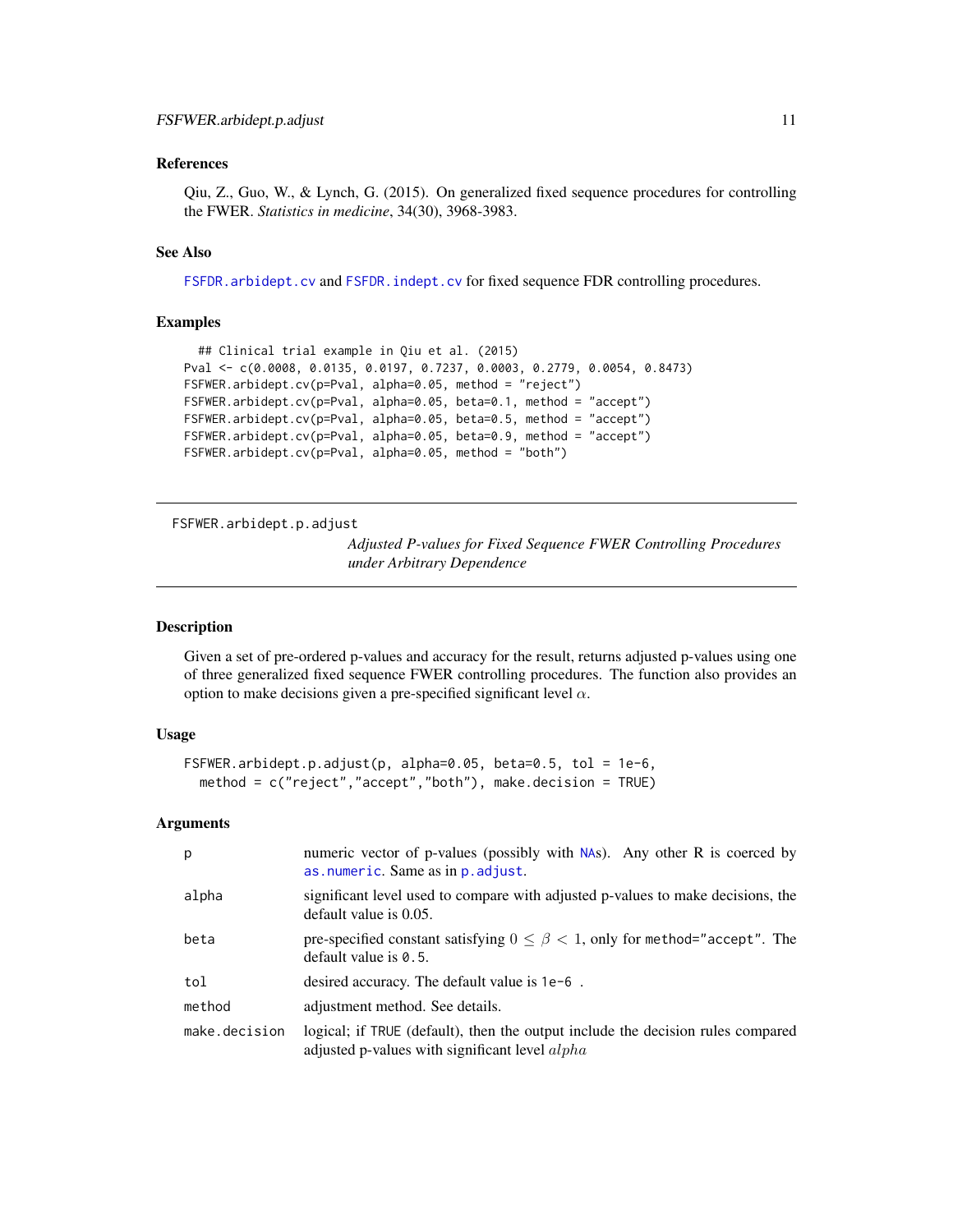# <span id="page-11-0"></span>Details

The adjustment methods for Fixed Sequence multiple testing include Procedure A1 only using numbers of rejections ("reject"), Procedure A2 only using numbers of acceptances ("accept") and Procedure A3 using both numbers of rejections and numbers of acceptances ("both"). The three methods strongly control FWER under arbitrary dependence. The constant beta needs to be specified for the Procedure A2 ("accept"), while one can ignore this argument when using other methods.

# Value

A numeric vector of the adjusted p-values (of the same length as  $p$ ) if make.decision = FALSE, or a data frame including original p-values, adjusted p-values and decision rules if make.decision = TRUE.

#### Author(s)

Yalin Zhu

# References

Qiu, Z., Guo, W., & Lynch, G. (2015). On generalized fixed sequence procedures for controlling the FWER. *Statistics in medicine*, 34(30), 3968-3983.

#### See Also

[FSFDR.arbidept.p.adjust](#page-5-1) and [FSFDR.arbidept.p.adjust](#page-5-1) for fixed sequence FDR controlling procedures.

#### Examples

```
## Clinical trial example in Qiu et al. (2015)
Pval <- c(0.0008, 0.0135, 0.0197, 0.7237, 0.0003, 0.2779, 0.0054, 0.8473)
FSFWER.arbidept.p.adjust(p=Pval, alpha=0.05, method = "reject")
FSFWER.arbidept.p.adjust(p=Pval, alpha=0.05, beta=0.1, method = "accept")
FSFWER.arbidept.p.adjust(p=Pval, alpha=0.05, beta=0.5, method = "accept")
FSFWER.arbidept.p.adjust(p=Pval, alpha=0.05, beta=0.9, method = "accept")
FSFWER.arbidept.p.adjust(p=Pval, alpha=0.05, method = "both")
```
optim.accept.adjp *Objective function to be optimized (2)*

#### Description

Objective function to be optimized for the adjusted p-values for FWER controlling g-FSMTP based on the numbers of acceptances only. (See Procedure A2 in Qiu et al. (2015))

#### Usage

optim.accept.adjp(alpha, p, beta)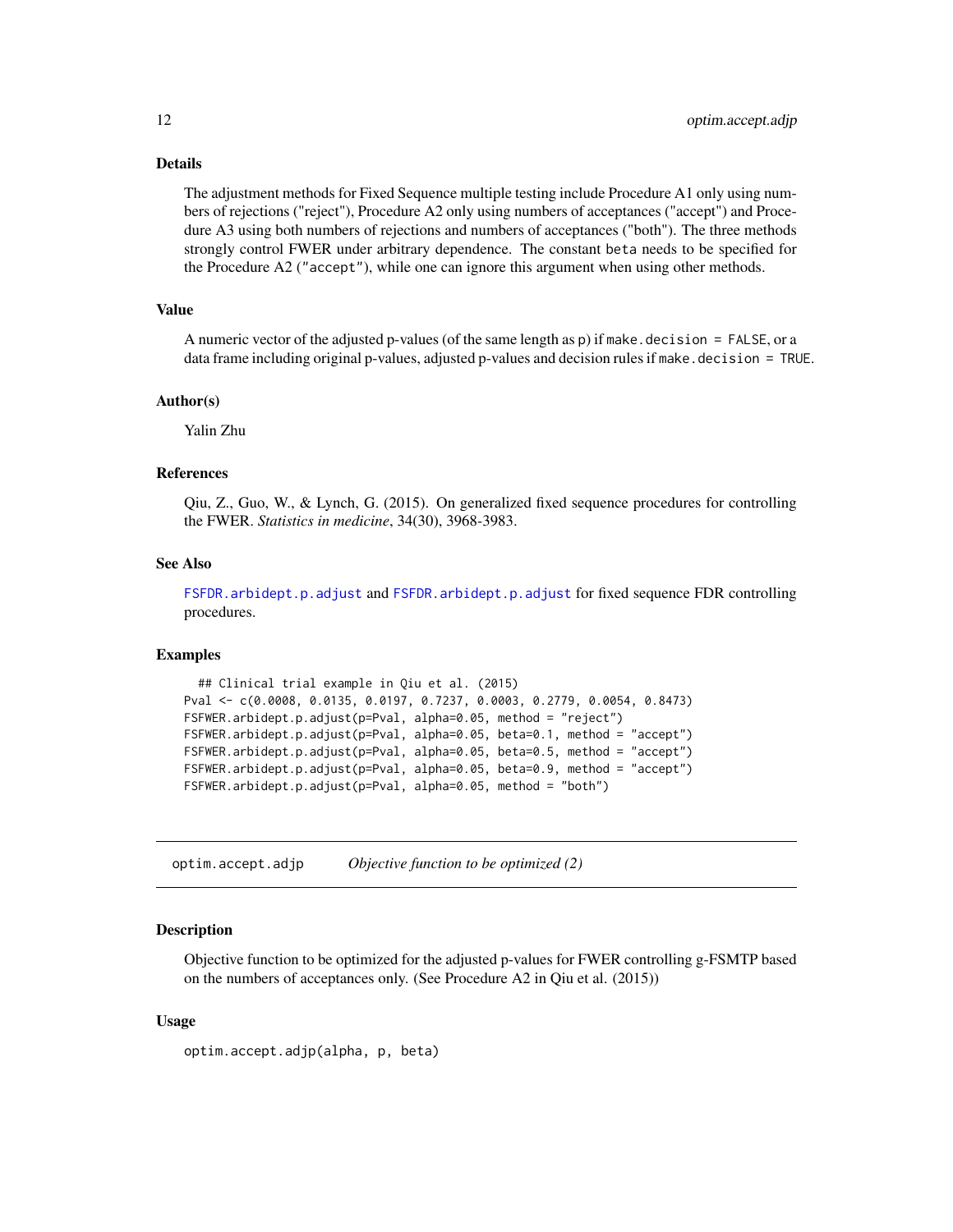<span id="page-12-0"></span>

| alpha | the parameter we need to solve for the adjusted p-values.                                                      |
|-------|----------------------------------------------------------------------------------------------------------------|
| p     | numeric vector of p-values (possibly with NAs). Any other R is coerced by<br>as numeric. Same as in p. adjust. |
| beta  | pre-specified constant satisfying $0 \le \beta < 1$ , only for method="accept".                                |

# Value

difference between adjusted p-value and significant level alpha.

#### Author(s)

Yalin Zhu

# References

Qiu, Z., Guo, W., & Lynch, G. (2015). On generalized fixed sequence procedures for controlling the FWER. *Statistics in medicine*, 34(30), 3968-3983.

optim.arbidept.adjp *Objective function to be optimized (4)*

# Description

Objective function to be optimized for the adjusted p-values for FDR controlling g-FSMTP under arbitrary dependence. (See Theorem 3.1 and Theorem 4.1 in Lynch et al. (2016))

### Usage

```
optim.arbidept.adjp(alpha, p, k)
```
# Arguments

| alpha | the parameter we need to solve for the adjusted p-values.                                                      |
|-------|----------------------------------------------------------------------------------------------------------------|
| р     | numeric vector of p-values (possibly with NAs). Any other R is coerced by<br>as numeric. Same as in p. adjust. |
| k     | pre-specified number of acceptances allowed in the testing procedure (cannot<br>exceed the length of $p$ )     |

### Value

difference between adjusted p-value and significant level alpha.

# Author(s)

Yalin Zhu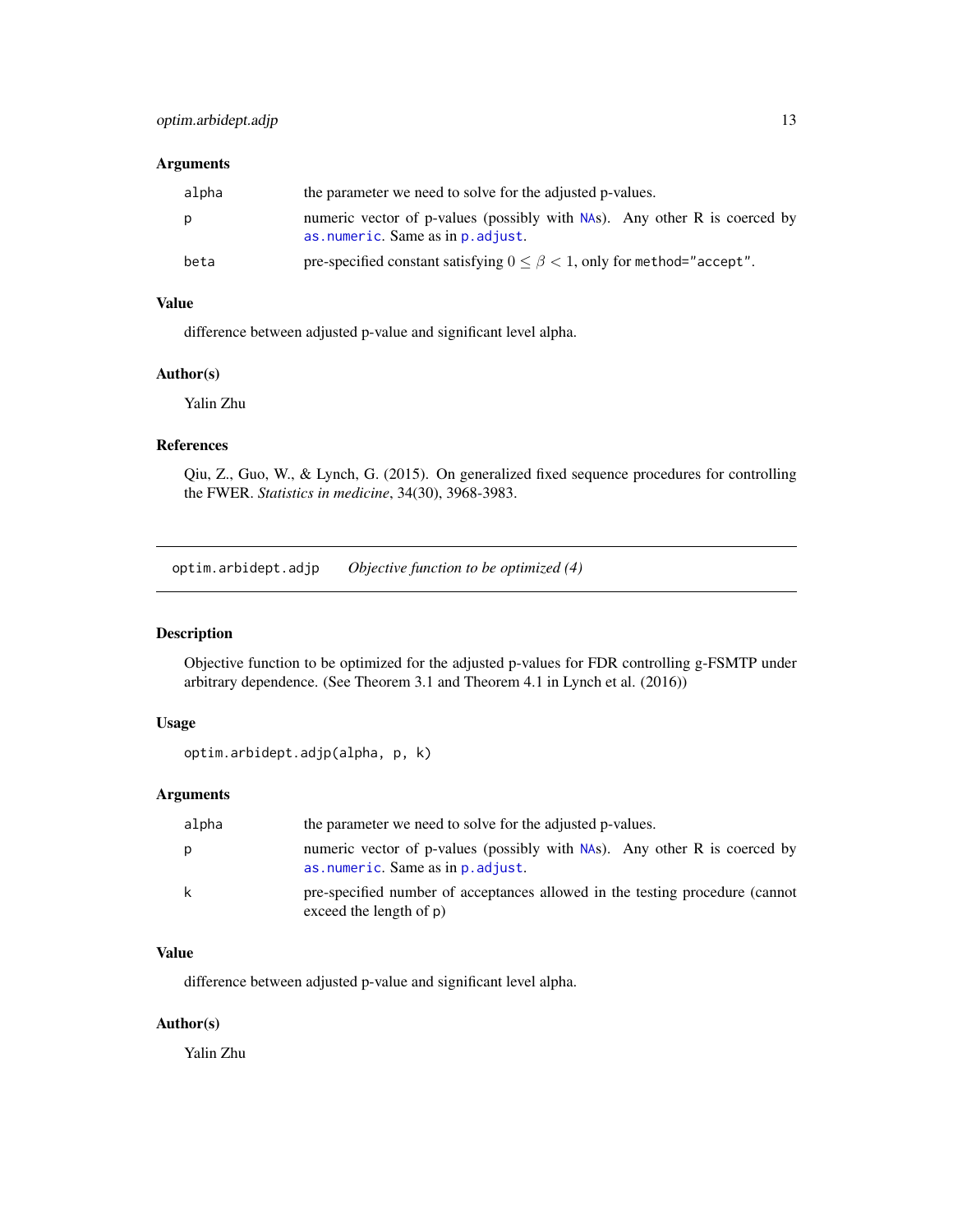# <span id="page-13-0"></span>References

Lynch, G., Guo, W., Sarkar, S. K., & Finner, H. (2016). The Control of the False Discovery Rate in Fixed Sequence Multiple Testing. *arXiv preprint* arXiv:1611.03146.

optim.both.adjp *Objective function to be optimized (3)*

#### Description

Objective function to be optimized for the adjusted p-values for FWER controlling g-FSMTP based on the numbers of both rejections and acceptances. (See Procedure A3 in Qiu et al. (2015))

#### Usage

optim.both.adjp(alpha, p, beta)

# Arguments

| alpha | the parameter we need to solve for the adjusted p-values.                                                      |
|-------|----------------------------------------------------------------------------------------------------------------|
| Ŋ     | numeric vector of p-values (possibly with NAs). Any other R is coerced by<br>as numeric. Same as in p. adjust. |
| beta  | pre-specified constant satisfying $0 \le \beta < 1$ , only for method="accept".                                |

# Value

difference between adjusted p-value and significant level alpha.

### Author(s)

Yalin Zhu

# References

Qiu, Z., Guo, W., & Lynch, G. (2015). On generalized fixed sequence procedures for controlling the FWER. *Statistics in medicine*, 34(30), 3968-3983.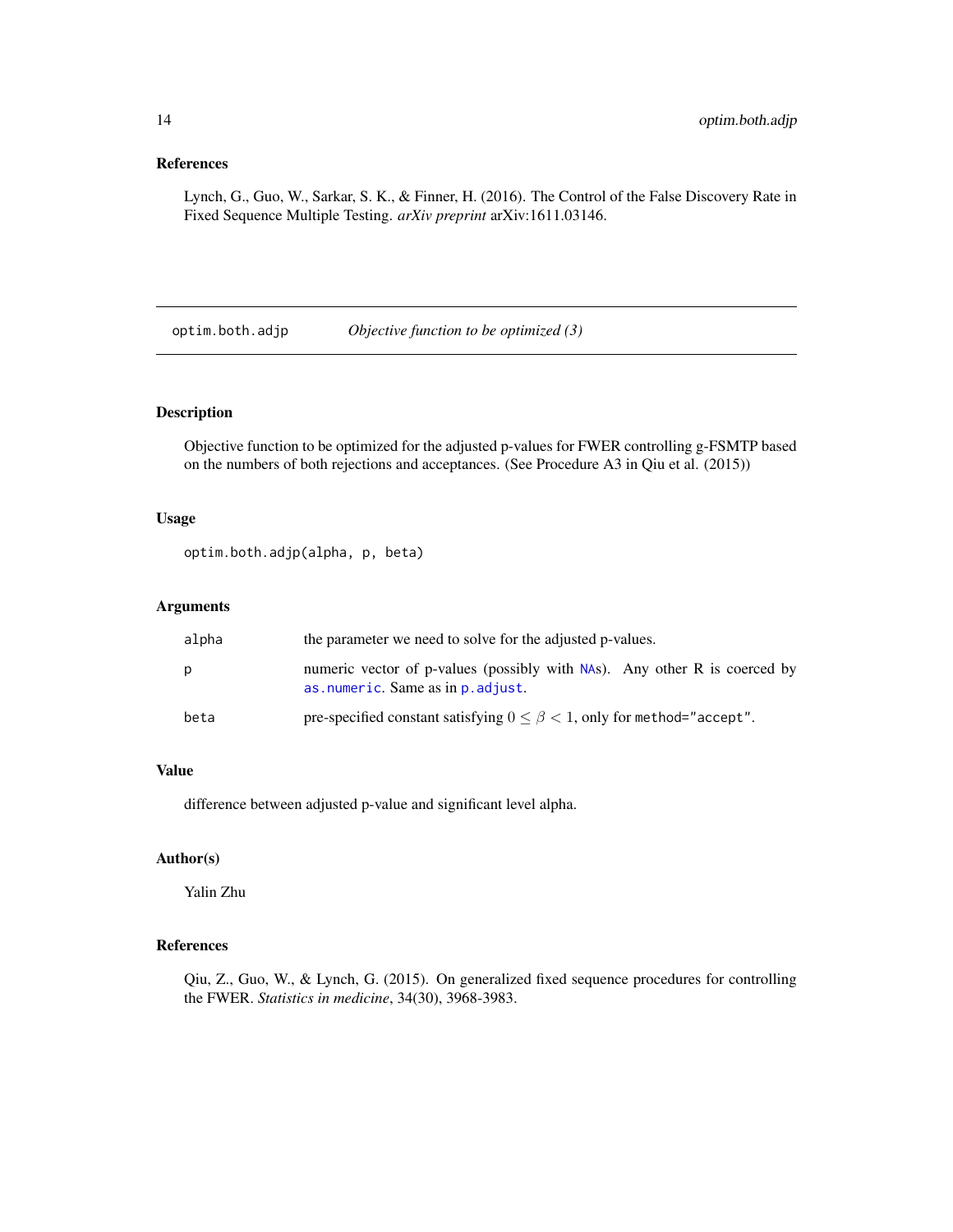<span id="page-14-0"></span>optim.indept.adjp *Objective function to be optimized (5)*

#### Description

Objective function to be optimized for the adjusted p-values for FDR controlling g-FSMTP under independence. (See Theorem 3.2 and Theorem 4.2 in Lynch et al. (2016))

#### Usage

optim.indept.adjp(alpha, p, k)

#### Arguments

| alpha | the parameter we need to solve for the adjusted p-values.                                                      |
|-------|----------------------------------------------------------------------------------------------------------------|
| p     | numeric vector of p-values (possibly with NAs). Any other R is coerced by<br>as numeric. Same as in p. adjust. |
| k     | pre-specified number of acceptances allowed in the testing procedure (cannot<br>exceed the length of $p$ )     |

# Value

difference between adjusted p-value and significant level alpha.

#### Author(s)

Yalin Zhu

#### References

Lynch, G., Guo, W., Sarkar, S. K., & Finner, H. (2016). The Control of the False Discovery Rate in Fixed Sequence Multiple Testing. *arXiv preprint* arXiv:1611.03146.

optim.reject.adjp *Objective function to be optimized (1)*

#### Description

Objective function to be optimized for the adjusted p-values for FWER controlling g-FSMTP based on the numbers of rejections only. (See Procedure A1 in Qiu et al. (2015))

#### Usage

optim.reject.adjp(alpha, p, beta)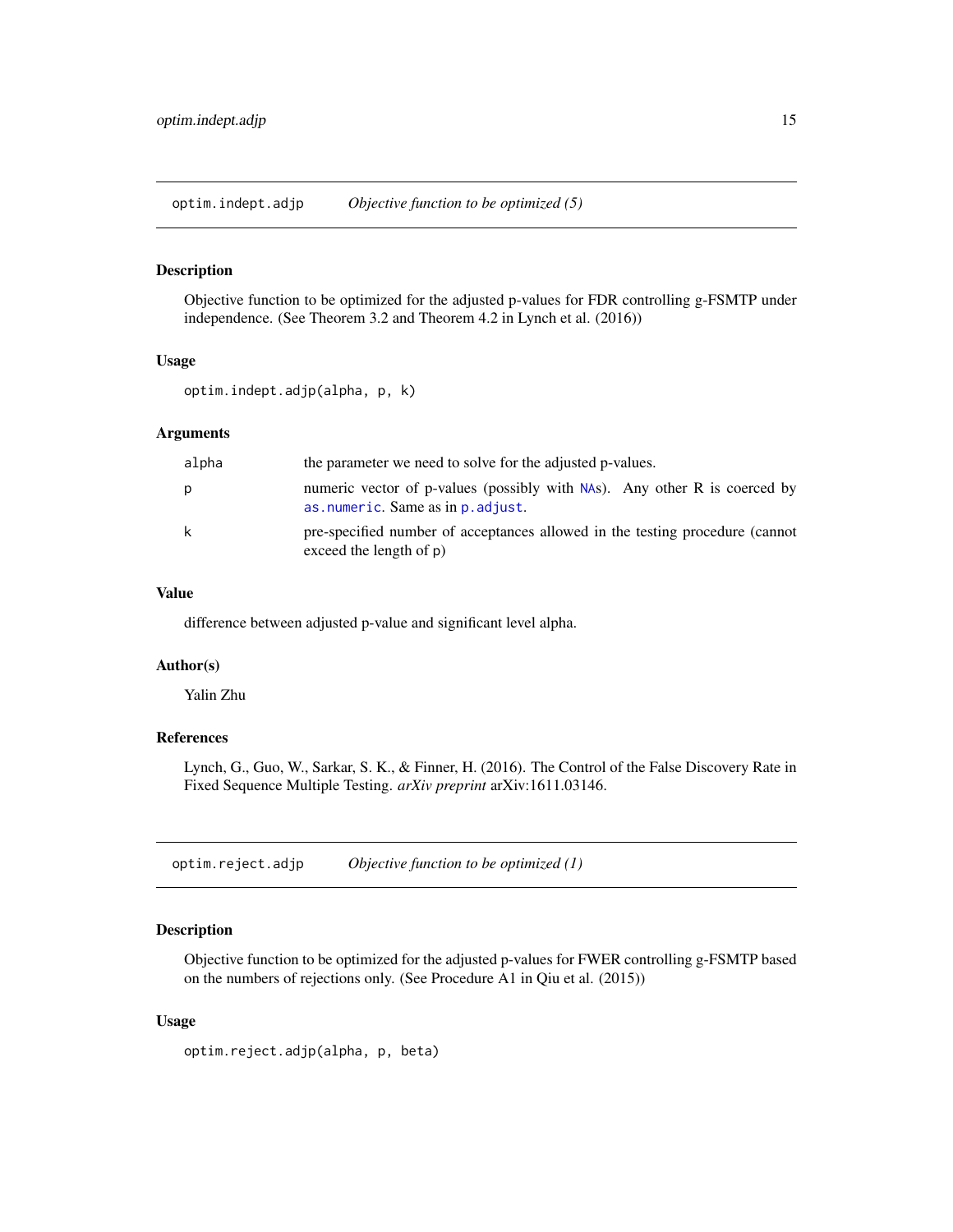<span id="page-15-0"></span>

| alpha | the parameter we need to solve for the adjusted p-values.                                                      |
|-------|----------------------------------------------------------------------------------------------------------------|
| р     | numeric vector of p-values (possibly with NAs). Any other R is coerced by<br>as numeric. Same as in p. adjust. |
| beta  | pre-specified constant satisfying $0 \le \beta < 1$ , only for method="accept".                                |

# Value

difference between adjusted p-value and significant level alpha.

# Author(s)

Yalin Zhu

# References

Qiu, Z., Guo, W., & Lynch, G. (2015). On generalized fixed sequence procedures for controlling the FWER. *Statistics in medicine*, 34(30), 3968-3983.